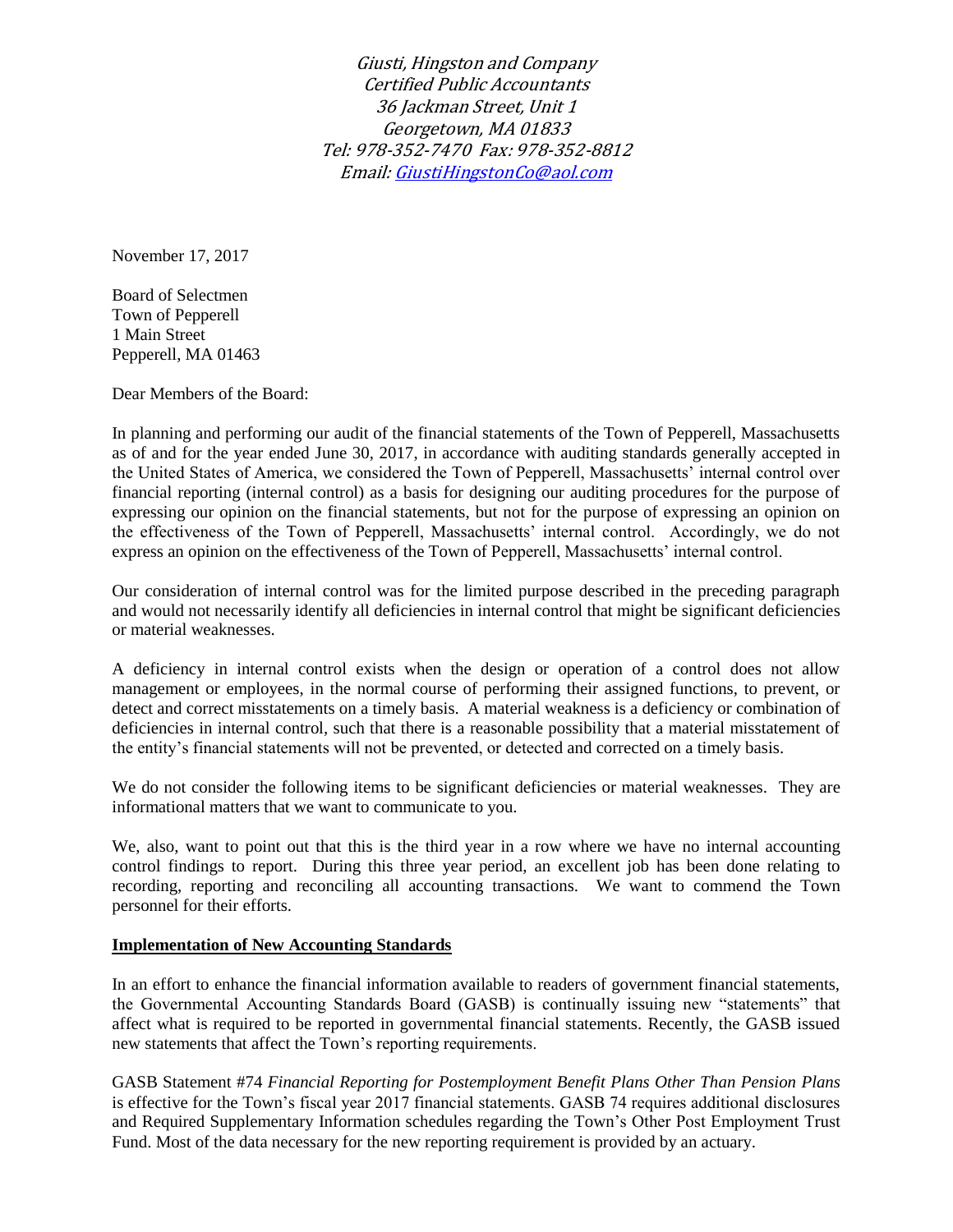The Town will have to have a biennial Other Post-Employment Benefits (OPEB) actuarial valuation. However, there are actuarial updates that will be needed annually.

GASB Statement #74, also, requires that the actuary have data that supports the discount rate utilized in the valuation. Otherwise, a much lower discount rate (the twenty year municipal bond rate) must be utilized as the discount rate. The lower the discount rate is, the higher the OPEB liability is.

The GASB, also, issued Statement #75 Accounting and Financial Reporting for Postemployment Benefit Plans Other Than Pensions. GASB Statement #75 is effective for the Town's fiscal year 2018 reporting period. GASB Statement #75 is a complex, two hundred and eighty-one page document that provides guidance on financial reporting for a variety of different types of OPEB plans.

One of the most significant changes that is a result of GASB statement #75 is the requirement to report the Town's entire OPEB liability beginning in the fiscal year 2018 financial statements. Prior to the issuance of GASB 75, the OPEB liability was being "phased in" to the Town's statement of net position.

Reporting the entire OPEB liability in the Town's statement of net position will have a negative impact on the Town's Unrestricted Net Position. However, we do not believe that reporting the entire liability will impact the Town's bond rating. When bond rating agencies and other informed readers review the Town's financial statements, they consider the OPEB liability that has been reported as RSI (Required Supplementary Information) in the rear of the financial statements that was not required to be reported in the Town's statement of net position.

## **Uniform Guidance**

This comment about the Uniform Guidance was also included in our prior year audit report. We have included the comment again this year because we want to be certain that the Town is aware of the requirements.

On December 26, 2013, OMB published its comprehensive overhaul of federal grant administrative, cost accounting, and audit policies in the Federal Register. This final guidance, *[Uniform Administrative](https://www.federalregister.gov/articles/2013/12/26/2013-30465/uniform-administrative-requirements-cost-principles-and-audit-requirements-for-federal-awards)  [Requirements, Cost Principles, and Audit Requirements for Federal Awards](https://www.federalregister.gov/articles/2013/12/26/2013-30465/uniform-administrative-requirements-cost-principles-and-audit-requirements-for-federal-awards)* (Uniform Guidance) supersedes and combines the requirements of eight existing OMB Circulars (A-21, A-50, A-87, A-89, A-102, A-110, A-122 and A-133). The Uniform Guidance significantly reforms federal grant making to focus resources on improving performance and outcomes with the intent to reduce administrative burdens for grant applicants and recipients and reduce the risk of waste, fraud, and abuse.

The Uniform Guidance is a substantial document that addresses (among many other topics) cost principles, internal controls, procurement requirements and audit requirements. The Uniform Guidance is effective December 26, 2014. New and incrementally-funded awards issued on or after December 26, 2014 will be subject to the Uniform Guidance. Audit Requirements will apply to audits of fiscal years beginning on or after December 26, 2014 (i.e. fiscal year 2016).

One of the primary focuses of the new Uniform Guidance (as it relates to grantees) is internal controls over federal grants. The meaning of "must" and "should" as they are used throughout the Uniform Guidance is clarified. "Must" is not optional, "should" is recommended.

Section 200.303 of the Uniform Guidance addresses internal controls and states:

The non-Federal entity (i.e. the Town) must:

(a) Establish and maintain effective internal control over the Federal award that provides reasonable assurance that the non-Federal entity is managing the Federal award in compliance with Federal statutes, regulations, and the terms and conditions of the Federal award. These internal controls should be in compliance with guidance in ''Standards for Internal Control in the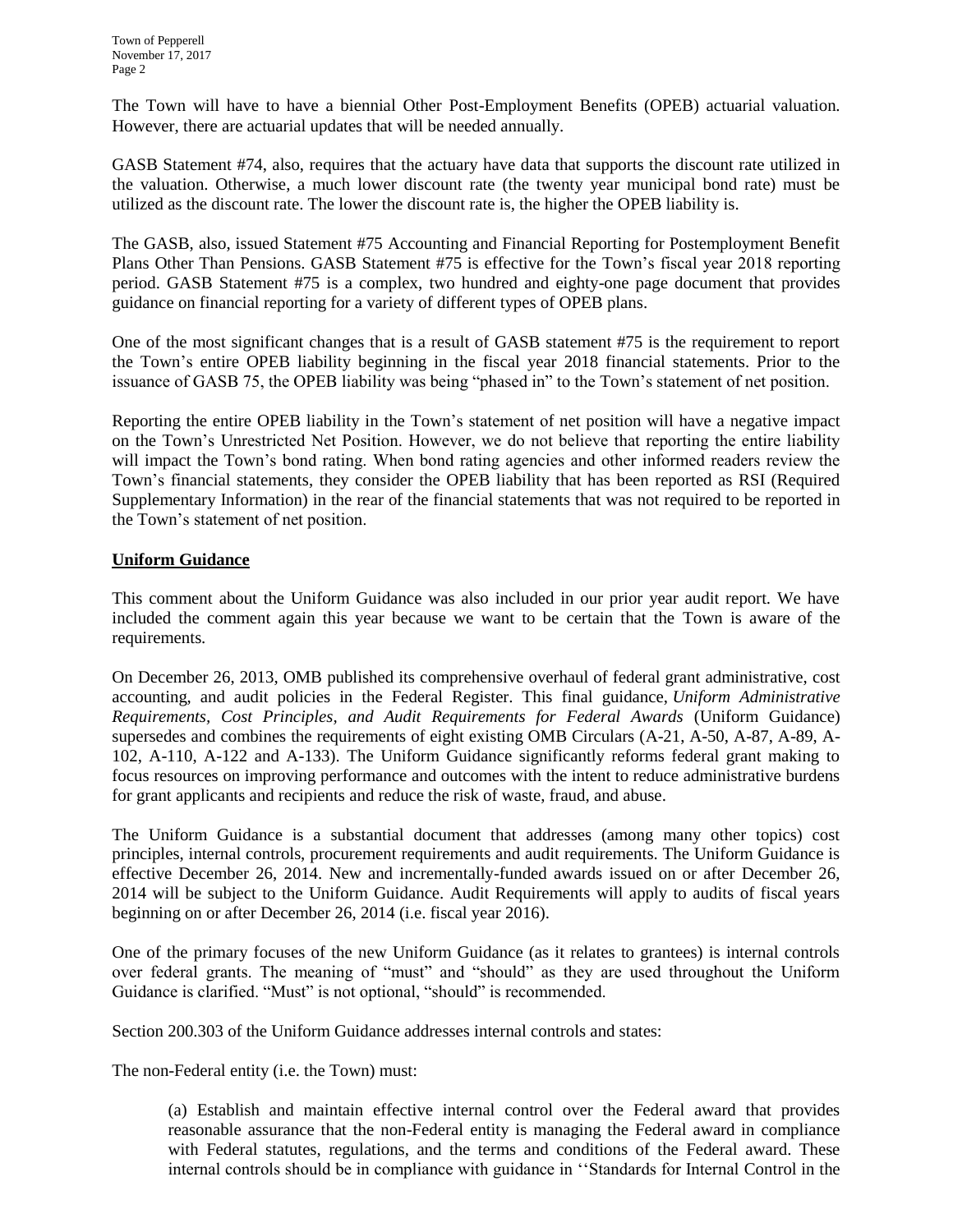Federal Government'' issued by the Comptroller General of the United States and the ''Internal Control Integrated Framework'', issued by the Committee of Sponsoring Organizations of the Treadway Commission (COSO).

(b) Comply with Federal statutes, regulations, and the terms and conditions of the Federal awards.

(c) Evaluate and monitor the non-Federal entity's compliance with statute, regulations and the terms and conditions of Federal awards.

(d) Take prompt action when instances of noncompliance are identified including noncompliance identified in audit findings.

(e) Take reasonable measures to safeguard protected personally identifiable information and other information the Federal awarding agency or pass through entity designates as sensitive or the non-Federal entity considers sensitive consistent with applicable Federal, state and local laws regarding privacy and obligations of confidentiality.

The ''Internal Control Integrated Framework'' issued by the COSO commission identifies five components of internal control that they believe should be considered in every system of internal control.

The five components are:

- (1) Control Environment The "tone at the top" should promote and expect ethical behavior.
- (2) Risk Assessment Consider what could go wrong and what the impact is.
- (3) Control Activities What controls have we established reconciling, approvals, oversight…

(4) Communication and Information - Is pertinent information captured, identified and communicated on a timely basis? Are records and information systems sufficient to provide reliable reporting and to demonstrate compliance with the federal award?

(5) Monitoring - Are the internal controls operating as intended? Have controls become outdated or obsolete? Monitoring occurs in the course of everyday operations; it includes regular management & supervisory activities and other actions personnel take in performing their duties.

The Uniform Guidance requires that the internal control policies and procedures must be in writing. Topics that must be addressed in the internal control procedures document relating to procurement include the following:

- Must maintain oversight to ensure contractors perform within the terms, conditions and specifications of the contracts or purchase orders.
- Must maintain written standards of conduct covering conflict of interest with respect to employees engaged in the selection, award and administration of contracts.
- Must maintain written standards of conduct covering organizational conflict of interest.
- Must avoid acquisition of unnecessary or duplicative items.

The Uniform Guidance raises the threshold for the requirement of an audit performed under the Single Audit Act to \$750,000 of federal expenditures in a fiscal year. Although the Town may not fall under the requirements of the Single Audit Act in the near future, we recommend that the Town become familiar with the new requirements of the Uniform Guidance and develop written internal control policies and procedures in order to comply with the Guidance.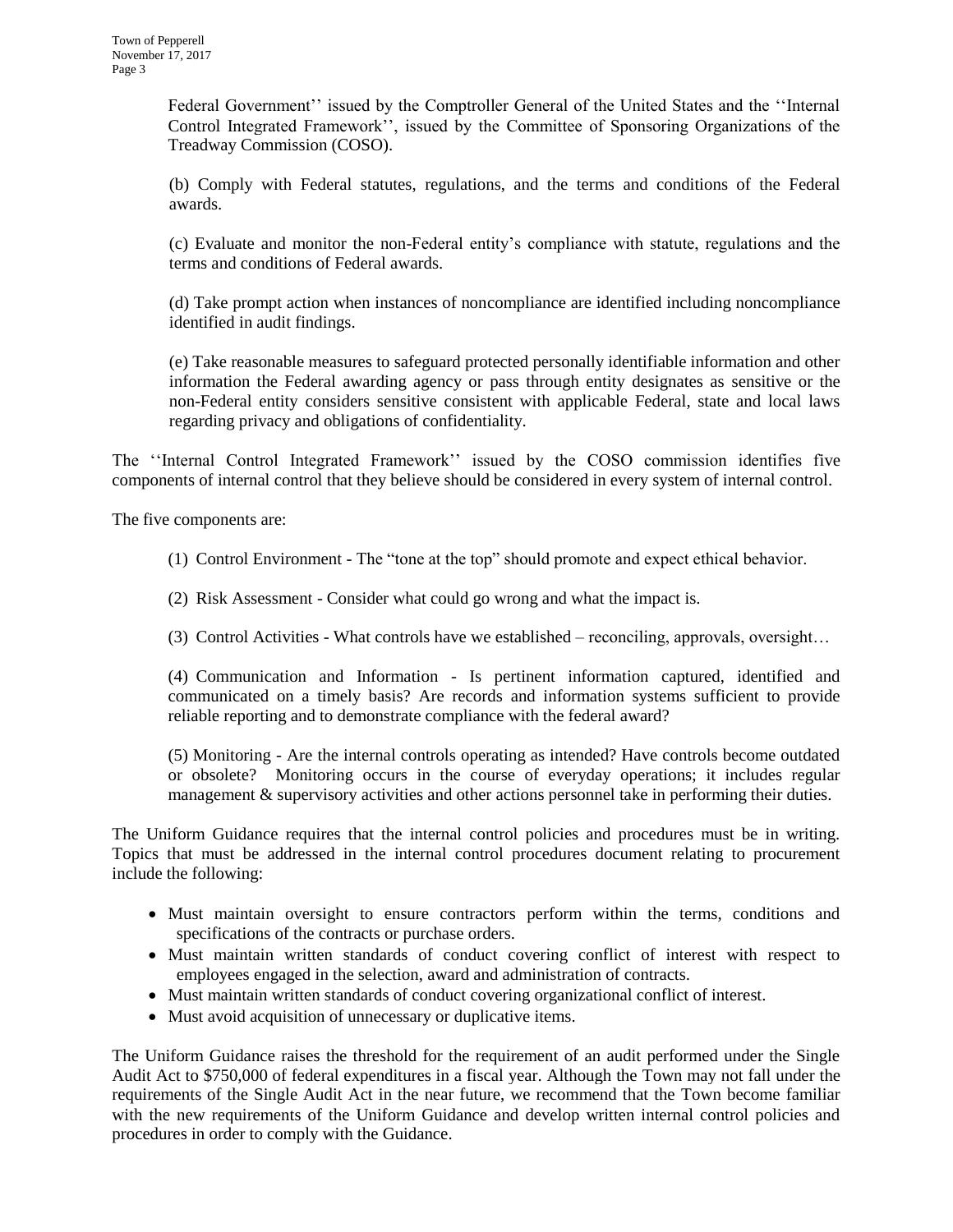## **Implementation of New GASB Pronouncements**

The Governmental Accounting Standards Board has been very active in developing new standards in the past three years. It is important that the Town be aware of the current and proposed standard changes.

During fiscal year 2017, the following GASB pronouncements were effective:

- The GASB issued Statement No. 73, *Accounting and Financial Reporting for Pensions and Related Assets That Are Not within the Scope of GASB Statement 68, and Amendments to Certain Provisions of GASB Statements 67 and 68,* which is required to be implemented in fiscal year 2017. The implementation of this pronouncement did not impact the financial statements for the Town.
- The GASB issued Statement No. 74, *Financial Reporting for Postemployment Benefit Plans Other Than Pension Plans*, which is required to be implemented in fiscal year 2017. The implementation of this pronouncement required new disclosures and required supplementary information schedules related to the Town's Other Post-Employment Benefits Trust Fund.
- The GASB issued Statement No. 77, *Tax Abatement Disclosures*, which is required to be implemented in fiscal year 2017. The implementation of this pronouncement did not impact the financial statements for the Town.
- The GASB issued Statement No. 78*, Pensions Provided through Certain Multiple-Employer Defined Benefit Pension Plans* which is required to be implemented in fiscal year 2017. The implementation of this pronouncement did not impact the financial statements for the Town.
- The GASB issued Statement No *80, Blending Requirements for Certain Component Units - an amendment of GASB Statement No. 14* which is required to be implemented in fiscal year 2017. The implementation of this pronouncement did not impact the financial statements for the Town.

The following GASB pronouncements will be implemented in future fiscal years:

- The GASB issued Statement No. 75, *Accounting and Financial Reporting for Postemployment Benefits Other Than Pensions*, which is required to be implemented in fiscal years beginning after June 15, 2017.
- The GASB issued Statement No *81 Irrevocable Split-Interest Agreements,* which is required to be implemented in fiscal years beginning after December 15, 2016.
- The GASB issued Statement No *82***,** *Pension Issues—an amendment of GASB Statements No. 67, No. 68, and No. 73* which is required to be implemented in fiscal year 2018.
- The GASB issued Statement No. 83, *Certain Asset Retirement Obligations* which is required to be implemented in fiscal years beginning after June 15, 2018.
- The GASB issued Statement No. 84, *Fiduciary Activities* which is required to be implemented in fiscal years beginning after December 15, 2018.
- The GASB issued Statement No. 85, *Omnibus 2017* which is required to be implemented in fiscal years beginning after June 15, 2017.
- The GASB issued Statement No. 86*, Certain Debt Extinguishment Issues* which is required to be implemented in fiscal years beginning after June 15, 2017.
- The GASB issued Statement No. 87, *Leases* which is required to be implemented in fiscal years beginning after December 15, 2019.

Management is currently assessing the impact that the implementation of these pronouncements will have on the basic financial statements. Management's current assessment is that GASB Statement #75 will have a significant impact on the Town's basic financial statements by recognizing the entire actuarially accrued liability and expense, related to the Town's Other Post-Employment Benefits.